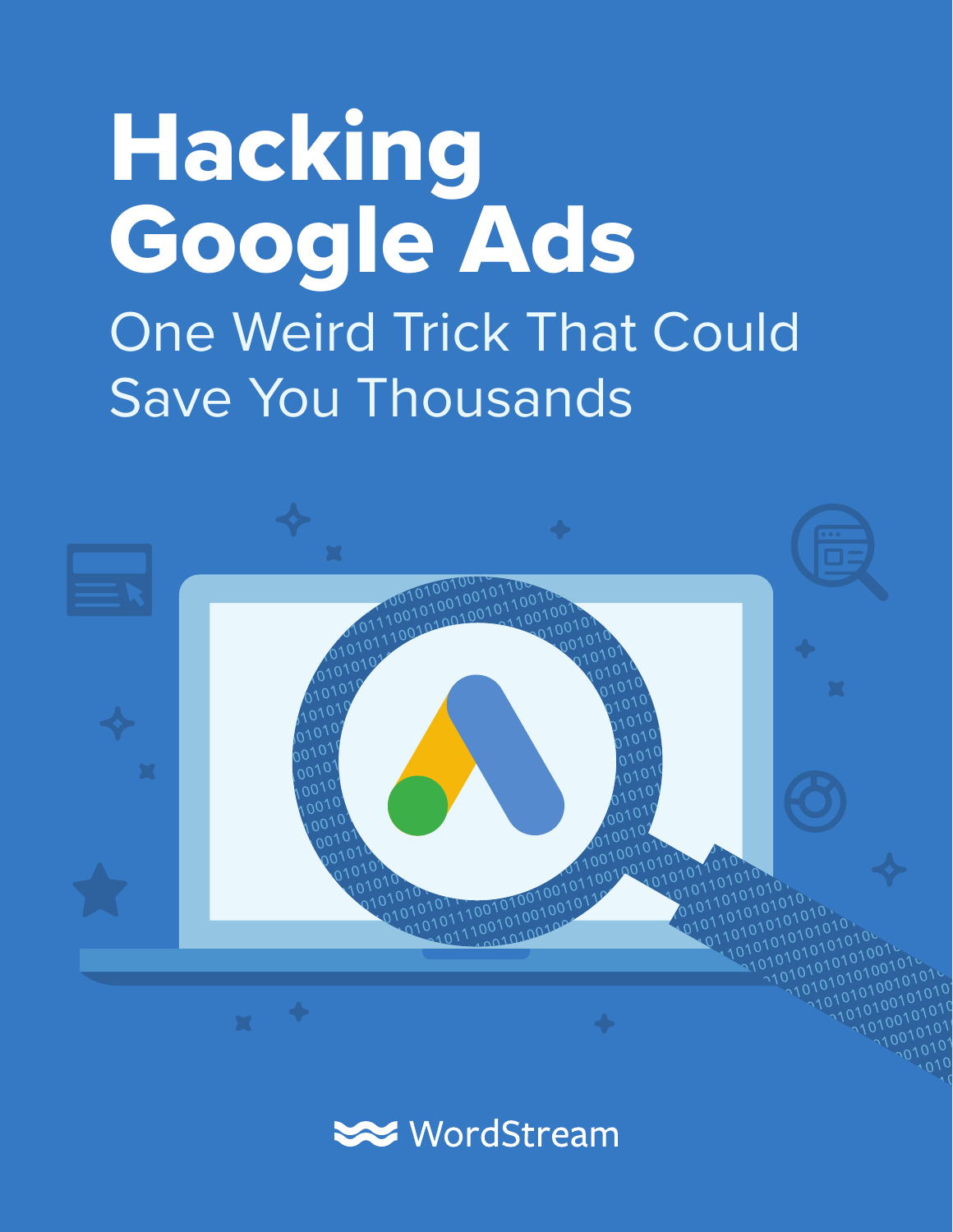## Introduction

We've told you time and again that Quality Score is super important. It lowers your cost per click. It lowers your cost per action. It improves your ad rankings. In short, high Quality Scores correlate with overall account success.

OK, OK, you're saying, I get it! But how do I actually get these high Quality Scores?

Rather than spout the usual list of advice, we're going to take a close look at a real account that has exceptionally high Quality Scores and see how they're getting it done.

The account we're going to be looking at belongs to a WordStream client, a small business in the insurance industry. Despite this being one of the most competitive verticals in Google Ads, this advertiser is **killing it with his campaigns**. In fact, he has an average impression-weighted Quality Score of 8.8 about as close to "perfect" as I've ever seen. So how did this advertiser do it?

## The 5 Key Characteristics of a High Quality Score Account

We used the Google Ads Performance Grader to get some high-level insight into what this advertiser is doing so right. Using this report, we identified five key characteristics that are contributing to the superhigh average Quality Score of 8.8.

#### 1. Amazing Click-Through Rate

Theoretically, there are a lot of factors that go into Google Quality Score. But the single most important factor is definitely the normalized click-through rate (CTR). And this advertiser's average CTR is off the charts:

| σ | Wasted Spend                          | • 50%        | Click Through Rate (CTR) Optimization @                 |                  |                      |    |
|---|---------------------------------------|--------------|---------------------------------------------------------|------------------|----------------------|----|
|   | Quality Score Optimization            | 45%          | If you increased your CTR to 14.89%, you could          | 98%              |                      |    |
| ü | Click Through Rate Optimization . 98% |              | expect 11 more clicks or 0 more conversions a<br>month. |                  |                      |    |
|   | Account Activity                      | <b>• 84%</b> |                                                         |                  |                      |    |
| т | Text Ad Optimization                  | •54%         | Click Through Rate Versus Position on Most              |                  | last 30 days         | ¢. |
| z | Long-Tail Keyword Optimization . 69%  |              | Searched Active Keywords                                |                  |                      |    |
| m | Impression Share Optimization         | $-14%$       | 25<br>$\circ$                                           |                  |                      |    |
| ∩ | Landing Page Optimization             | • 82%        | $20\,$<br>ogo<br>$\circ$<br>15                          |                  |                      |    |
| Π | Mobile Advertising                    |              | <b>CTR</b><br>۰<br>10                                   |                  |                      |    |
| ♡ | <b>PPC Best Practices</b>             |              | $\ddot{\phantom{a}}$                                    |                  | <b>Typical Curve</b> |    |
|   | Recommended Improvements              |              | $\circ$<br>2.5<br>$50 -$                                | 7.5<br>100       | 12.5<br>15.0         |    |
|   |                                       |              |                                                         | Average Position |                      |    |
|   |                                       |              | Your Account CTR                                        |                  |                      |    |
|   |                                       |              | Network                                                 | CTR              | Avg Pos              |    |
|   |                                       |              | Search                                                  | 14.09%           | 2.88                 |    |
|   |                                       |              | Display                                                 | 0.00%            | 0.00                 |    |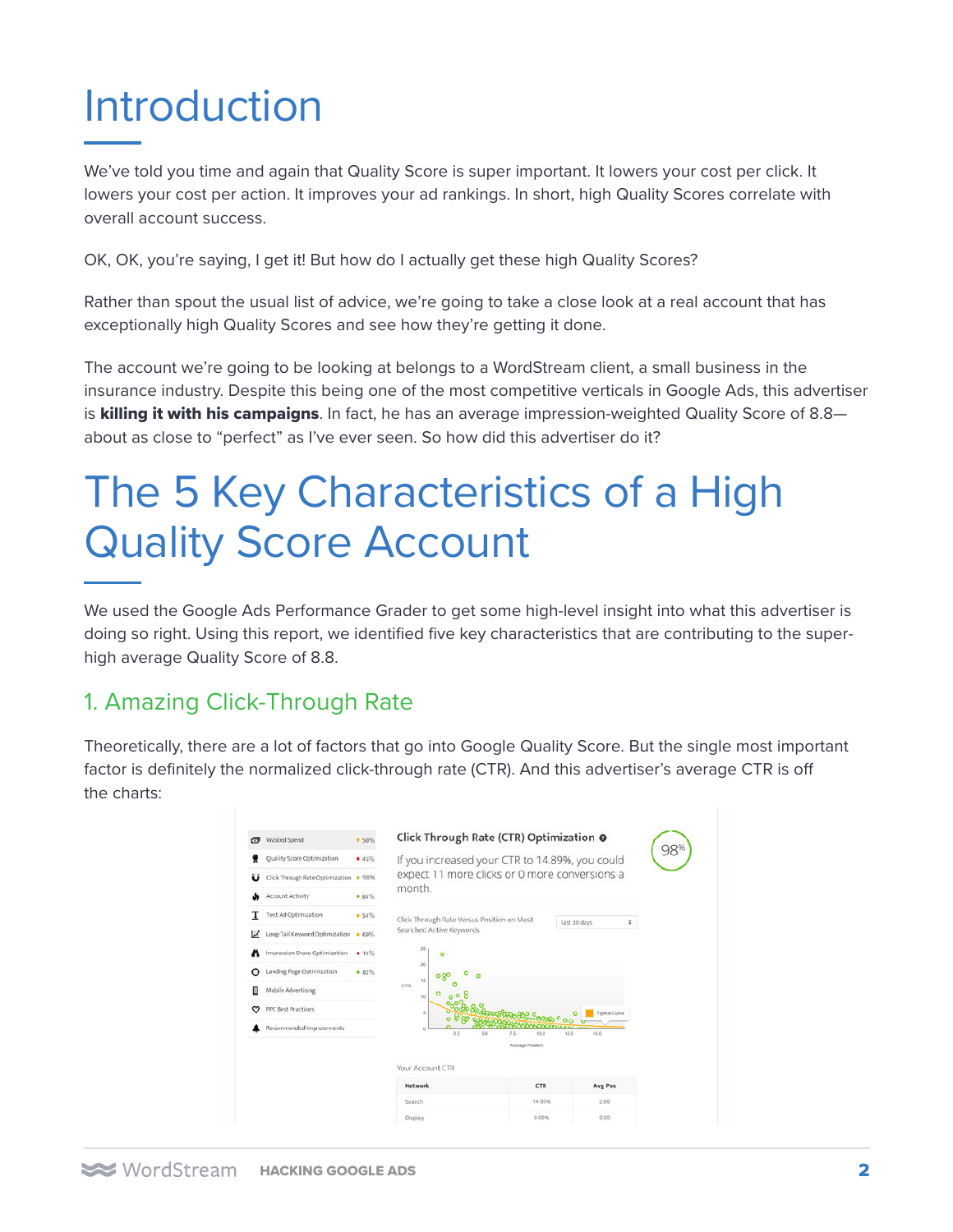That little yellow line represents the typical curve, with CTR plotted against average position. This account's click-through rates are way, way higher than average—it's got an average search CTR of 14.06% (2% is usually the benchmark for a decent PPC click-through rate). How did they get a 14% CTR in an average [ad position](https://www.wordstream.com/blog/ws/2013/02/22/click-through-rate-by-ad-position) of 2.88?

Most of the outlier keywords with CTRs of 30%, 40%, 50% and even 70% are branded keywords, which generally have very high CTRs—but the rest of the keywords aren't branded. In fact, it's interesting to note that there are even 0% CTR keywords that have perfect Quality Scores of 10. This suggests that the high account average CTR is pulling up the Quality Scores for all keywords in the account. I see this in a lot of accounts, and it's one reason why I always recommend slating at least 15% of your [PPC budget](https://www.wordstream.com/blog/ws/2013/08/29/ppc-budget-guide)  toward [branded keywords](https://www.wordstream.com/blog/ws/2017/09/19/whats-a-good-quality-score). But what about the rest of the keywords in this account?

#### 2. Extensive Use of Long-Tail Keywords

Competitive keywords aren't just hard to rank for in organic search; they're tricky in PPC, too, especially in cutthroat industries like insurance. So if you want high CTRs, you need to be a little pickier about your keyword selection. As you can see, this advertiser is in the 87th percentile in terms of longtail keyword usage:



[Long-tail keywords](https://www.wordstream.com/blog/ws/2012/11/07/how-to-find-long-tail-keywords) are generally more effective because they:

- Are more specific and better at pre-qualifying traffic.
- Align more with the end of the purchasing funnel, so they convert at a higher rate.
- Are less competitive and therefore cost less on a per-click basis.

This advertiser is using mostly long-tail keywords—over 80% of the keywords include three words or more, and just 1% are one-word terms. This is likely a big part of why the average CTR and Quality Score are so high.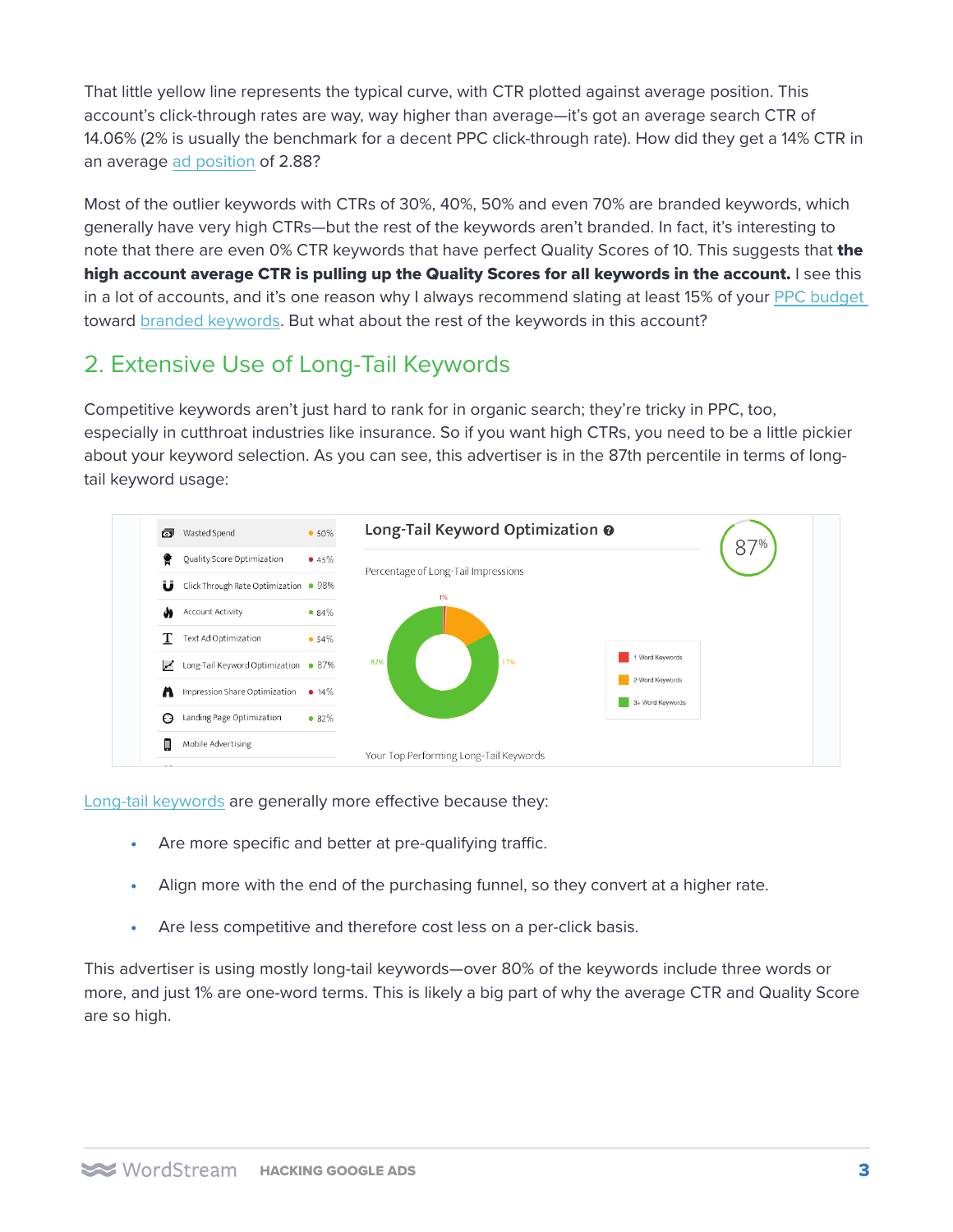#### 3. Ongoing Ad Text Optimization

Along with choosing the right keywords, improving your CTR is all about ad optimization, using methods like A/B testing, dynamic keyword insertion and, more generally, [ad copywriting techniques](https://www.wordstream.com/blog/ws/2016/03/14/ppc-ad-copywriting) that clearly differentiate your offering from competitors.

One way to make sure your ads are highly targeted is to write more of them. Small business Google Ads accounts often have too few text ads. Creating more ads gives you more opportunities to prove to searchers that you've got exactly what they're looking for.

| σ       | Wasted Spend                          | •50%  | Text Ad Optimization @                                                                                                                                                |                                            |                         |                    |                            |                     | 61% |
|---------|---------------------------------------|-------|-----------------------------------------------------------------------------------------------------------------------------------------------------------------------|--------------------------------------------|-------------------------|--------------------|----------------------------|---------------------|-----|
|         | Quality Score Optimization            | •45%  | # of Active Text Ads                                                                                                                                                  |                                            |                         |                    | # of Text Ads Per Ad Group |                     |     |
| نا      | Click Through Rate Optimization . 98% |       | You                                                                                                                                                                   |                                            | You                     |                    |                            |                     |     |
|         | <b>Account Activity</b>               | • 84% |                                                                                                                                                                       | 93                                         |                         |                    |                            |                     |     |
| т       | Text Ad Optimization                  | • 61% | Industry Benchmark<br>48                                                                                                                                              |                                            |                         | Industry Benchmark |                            |                     |     |
| v       | Long-Tail Keyword Optimization . 87%  |       |                                                                                                                                                                       |                                            |                         |                    |                            |                     |     |
| A       | Impression Share Optimization         | • 14% | Best / Worst / Average Text Ads In Your Account                                                                                                                       |                                            |                         |                    |                            |                     |     |
| $\odot$ | Landing Page Optimization             | • 82% | Type of Ad                                                                                                                                                            | Imp                                        | Clicks                  | CTR                | Avg Pos                    | <b>Expected CTR</b> |     |
| Π       | Mobile Advertising                    |       | $\bullet$<br>Your Best Ad                                                                                                                                             | 209                                        | 62                      | 29.7%              | 1.5                        | 4.9%                |     |
| ♡       | PPC Best Practices                    |       | $\bullet$<br>Your Worst Ad                                                                                                                                            | 519                                        | 1                       | 0.8%               | 1.7                        | 4.3%                |     |
|         | Recommended Improvements              |       | Your Average Ad                                                                                                                                                       |                                            |                         | 13.3%              | 2.8                        | 2.6%                |     |
|         |                                       |       | What does it mean?<br>You've written a fair amount of ads, but writing more targeted ads will go a long way<br>toward improving results.                              | using the full WordStream Advisor Platform | <b>IMPROVE YOUR ADS</b> |                    |                            |                     |     |
|         |                                       |       | To get the most out of PPC, target your weakest ads and replace them with new and relevant<br>text ads that feature compelling text and keywords from your ad groups. |                                            |                         |                    |                            |                     |     |

This advertiser has almost 100 active text ads, which is quite high for an account of this size. (The average, represented by the yellow bar, is more like 50.)

#### 4. Lots of Dedicated Account Activity

If any single lever is a better predictor of Google Ads success than Quality Score, it's account activity. Most small business accounts fail for the simple reason that the PPC manager doesn't do enough work. They claim they're in there doing work every week: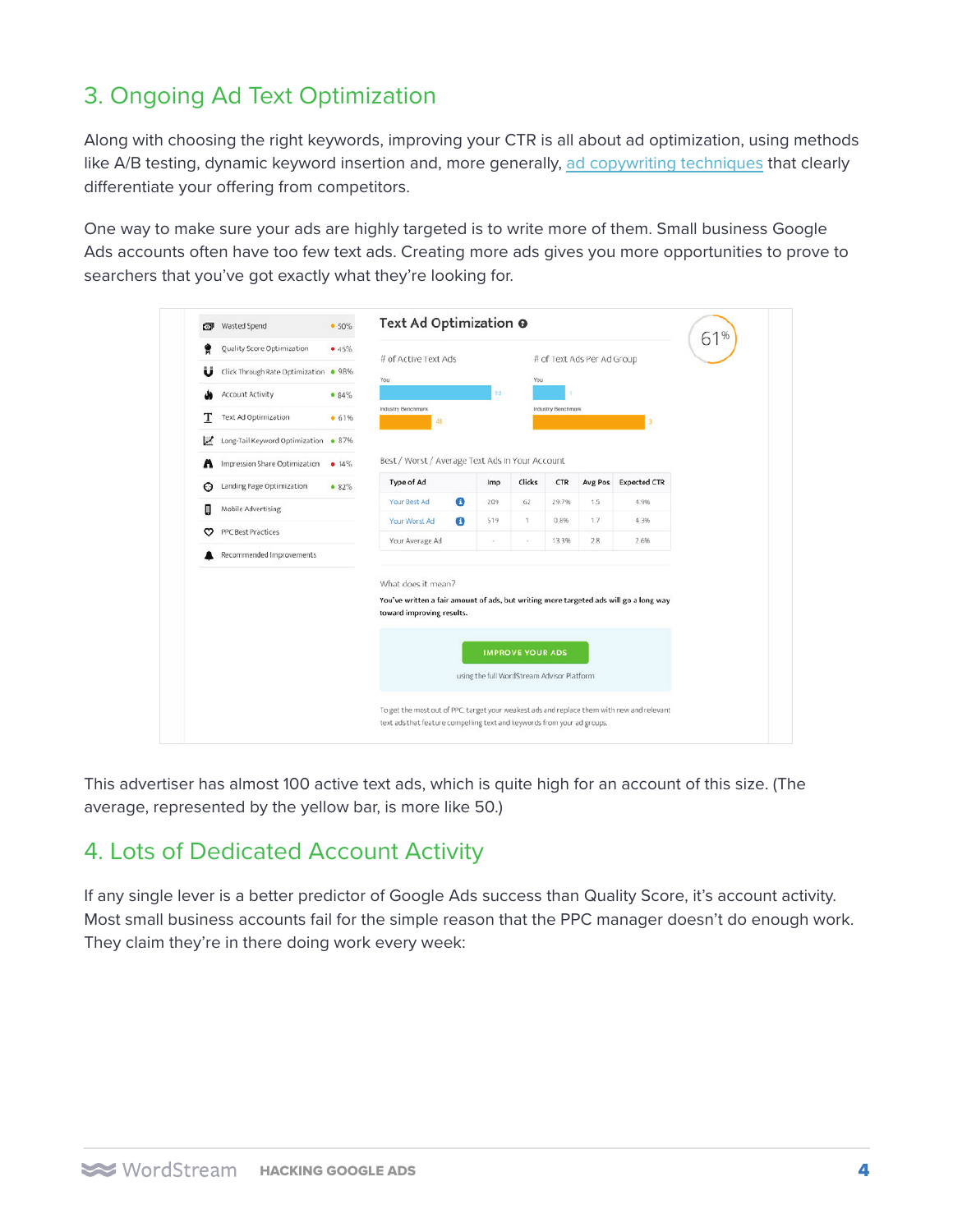| <b>Quick Poll</b>                                                                                  |     |  |  |  |  |  |
|----------------------------------------------------------------------------------------------------|-----|--|--|--|--|--|
| How much time do you spend doing PPC<br>work every week?<br>Poll results (single answer required): |     |  |  |  |  |  |
| I'm supposed to do work on my PPC account every week?                                              | 13% |  |  |  |  |  |
| Less than 1 hour/week                                                                              | 21% |  |  |  |  |  |
| 1-10 hours/week                                                                                    | 36% |  |  |  |  |  |
| 10-39 hours/week                                                                                   | 23% |  |  |  |  |  |
| +40 hours/week It's my full-time job!                                                              | 7%  |  |  |  |  |  |

But the data tells a different story. In my experience:

- 1 in 5 Google Ads account managers do nothing at all within a month.
- Only 10% of advertisers consistently do optimization work every week over a 90-day period.

This business is doing a much better job of regularly logging in and making improvements. Looking at this account's change history logs, we can see that the owner has done a lot in the past 30 days. Just in the past month, this advertiser has:

- Written 10 new text ads.
- Added 164 keywords.
- Created 4 new ad groups.

This wasn't just a one-time burst of activity—you can tell by the 90-day history that this advertiser consistently works to optimize the account. This is the key to high Quality Scores and ongoing results.

#### 5. Perfect Adherence to Best Practices

Topping everything else off, this business is following 100% of our top PPC best practices:

These eight best practices (stuff like using ad extensions and modified broad match) are pretty easy checkboxes to tick off, but many SMB accounts ignore them. In fact, only half of small businesses have [conversion tracking](https://www.wordstream.com/blog/ws/2013/08/13/adwords-conversion-tracking-guide) turned on!

This business gets the thumbs up for all eight best practices. As a bonus, they're also using plenty of [negative keywords](https://www.wordstream.com/negative-keywords) (important for cost reduction) and following [landing page](https://www.wordstream.com/blog/ws/2015/09/02/landing-page-tips-and-tricks) optimization best practices (landing pages can affect QS as well).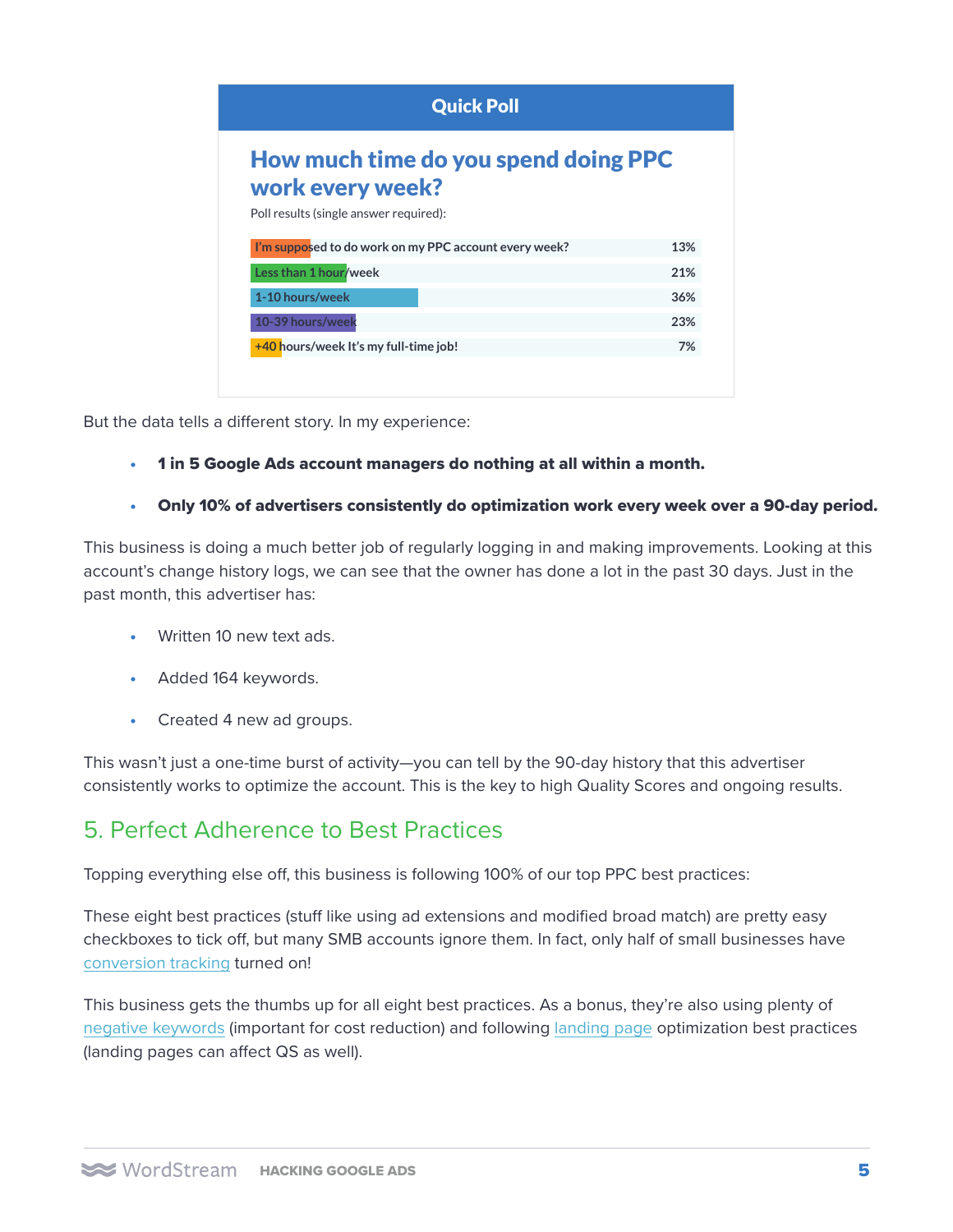| <b>PASSED</b>                                                                                                                                 |  |
|-----------------------------------------------------------------------------------------------------------------------------------------------|--|
| Network Targeting<br>None of your campaigns target both Search and Display with the same bid<br>amount.                                       |  |
| Geo Targeting<br>All of your campaigns employ some form of geo-targeting.                                                                     |  |
| Language Targeting<br>Your campaigns are using language targeting.                                                                            |  |
| <b>Conversion Tracking</b><br>You have been using conversion tracking recently.                                                               |  |
| Multiple Text Ads Running<br>Some of your ad groups have less than two active text ads.<br>Your ad groups have more than two active text ads. |  |
| Modified Broad Match Type<br>You are using modified broad match.                                                                              |  |
| Negative Keywords<br>You are using negative keywords.                                                                                         |  |
| Use of AdWords Ad Extensions<br>You are using ad extensions.                                                                                  |  |

## The Proof is In the PPC Pudding

OK, so, this account looks great on paper. What are the actual benefits the business is seeing from such high Quality Scores?

This particular advertiser was previously spending around \$1,000/month on PPC and is now spending about half that much. The company's cost per click is roughly half the industry average, with an average CPA of approximately \$12. Pretty impressive, right?

If your Quality Scores aren't this high (odds are they're not), you can easily find out why. [Grade your](https://www.wordstream.com/google-adwords)  [account for free](https://www.wordstream.com/google-adwords) and see where you're falling short in these five areas. Then, get to work!

#### ABOUT WORDSTREAM

HACKING GOOGLE ADS 6 campaigns across ad networks like Google Ads, Bing, Instagram, Facebook—and more! WordStream is on a mission to make online advertising easy. The WordStream Advisor platform helps businesses of all sizes maximize the results of their online advertising by giving advertisers powerful tools to easily build, manage and optimize